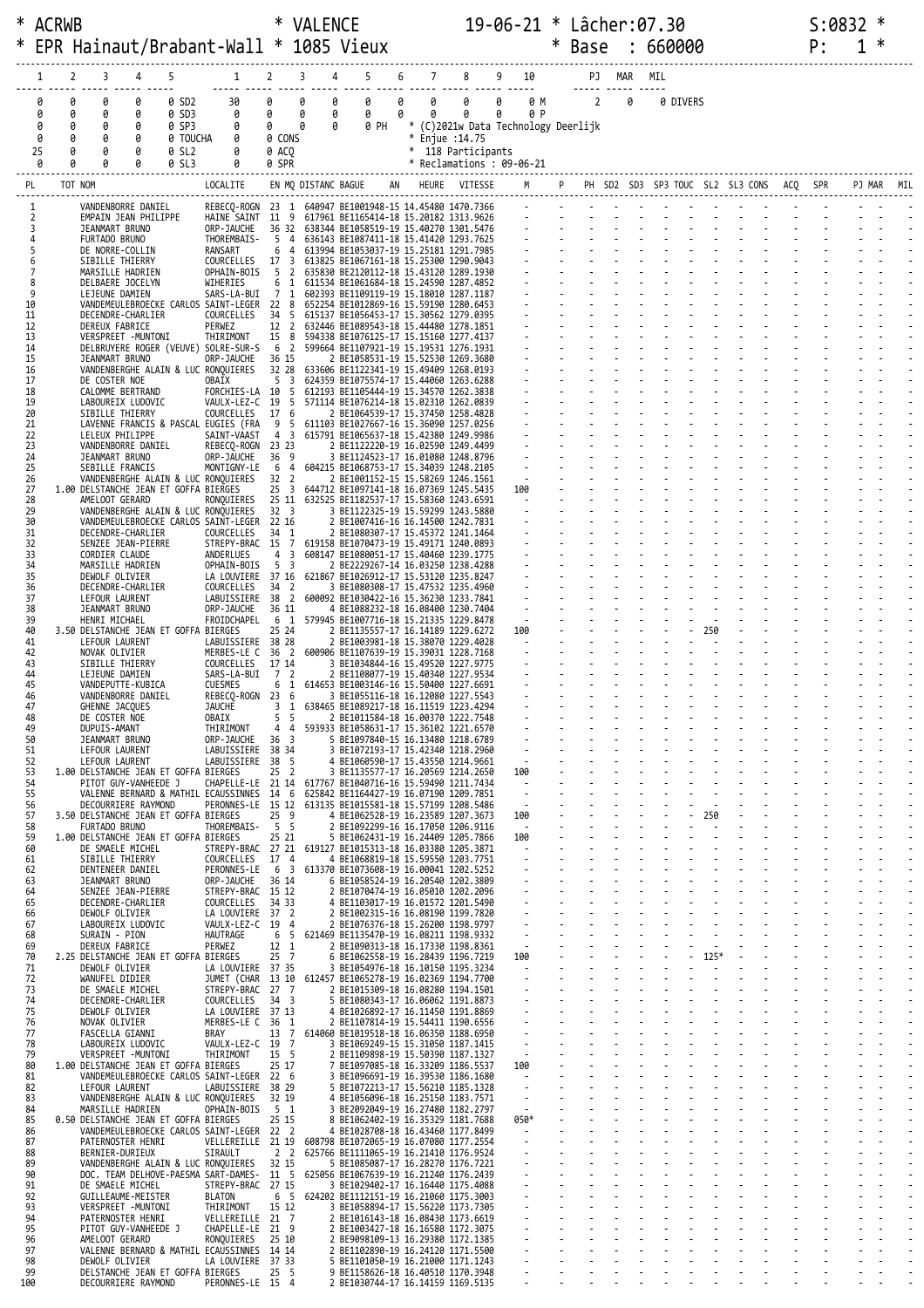| $^{\ast}$  | <b>ACRWB</b>                                                                    |                                   |                         |                                                                                                                                                                                                                                                                                                                                                                                 |  | 19-06-21 * Lâcher:07.30 |                 |                                 |  |  |  | S:0832     |  |
|------------|---------------------------------------------------------------------------------|-----------------------------------|-------------------------|---------------------------------------------------------------------------------------------------------------------------------------------------------------------------------------------------------------------------------------------------------------------------------------------------------------------------------------------------------------------------------|--|-------------------------|-----------------|---------------------------------|--|--|--|------------|--|
| ∗          | ACRWB * VALENCE 19-06-2<br>EPR Hainaut/Brabant-Wall * 1085 Vieux                |                                   |                         |                                                                                                                                                                                                                                                                                                                                                                                 |  |                         | * Base : 660000 | $rac{5.6}{P}$<br>$\overline{2}$ |  |  |  |            |  |
|            |                                                                                 |                                   |                         | $\begin{tabular}{ c c c c c c c c} \hline \textbf{1.5} & \textbf{0.5} & \textbf{0.5} & \textbf{0.5} & \textbf{0.5} & \textbf{0.5} & \textbf{0.5} & \textbf{0.5} & \textbf{0.5} & \textbf{0.5} & \textbf{0.5} & \textbf{0.5} & \textbf{0.5} & \textbf{0.5} & \textbf{0.5} & \textbf{0.5} & \textbf{0.5} & \textbf{0.5} & \textbf{0.5} & \textbf{0.5} & \textbf{0.5} & \textbf{0$ |  |                         |                 |                                 |  |  |  |            |  |
| PL         | TOT NOM<br>                                                                     |                                   |                         |                                                                                                                                                                                                                                                                                                                                                                                 |  |                         |                 |                                 |  |  |  | PJ MAR MIL |  |
| 101<br>102 | DELSTANCHE JEAN ET GOFFA BIERGES<br>ORP-JAUCHE 36 10<br>JEANMART BRUNO          | 25 18                             |                         |                                                                                                                                                                                                                                                                                                                                                                                 |  |                         |                 |                                 |  |  |  |            |  |
| 103        | LAVENNE FRANCIS & PASCAL EUGIES (FRA 9 1                                        |                                   |                         |                                                                                                                                                                                                                                                                                                                                                                                 |  |                         |                 |                                 |  |  |  |            |  |
| 104<br>105 | LA LOUVIERE 37 34<br>DEWOLF OLIVIER<br>GUILLEAUME-MEISTER<br>BLATON             |                                   | 6 <sup>2</sup>          |                                                                                                                                                                                                                                                                                                                                                                                 |  |                         |                 |                                 |  |  |  |            |  |
| 106        | LABUISSIERE 38 17<br>LEFOUR LAURENT                                             |                                   |                         |                                                                                                                                                                                                                                                                                                                                                                                 |  |                         |                 |                                 |  |  |  |            |  |
| 107<br>108 | NOVAK OLIVIER<br>MERBES-LE C 36 36<br>LAGNEAUX MICHELE<br>VAULX-LEZ-C           |                                   |                         | 7 5 571346 BE1075966-18 15.41269 1162.5759                                                                                                                                                                                                                                                                                                                                      |  |                         |                 |                                 |  |  |  |            |  |
| 109        | KRUPA KRASOWSKI ROBERT<br>OBOURG                                                | 7 5                               |                         | 619262 BE1000051-15 16.23020 1161.7697                                                                                                                                                                                                                                                                                                                                          |  |                         |                 |                                 |  |  |  |            |  |
| 110<br>111 | LA LOUVIERE 37 1<br>DEWOLF OLIVIER<br>VERSPREET -MUNTONI<br>THIRIMONT           | 15 4                              |                         |                                                                                                                                                                                                                                                                                                                                                                                 |  |                         |                 |                                 |  |  |  |            |  |
| 112<br>113 | HERQUEGIES<br>DEMARET GREGORY<br>JOLY DOMINIQUE & CLEMENT THIRIMONT             | 12 4                              |                         | 5 3 641418 BE1062105-18 16.43230 1159.0844                                                                                                                                                                                                                                                                                                                                      |  |                         |                 |                                 |  |  |  |            |  |
| 114        | DE SMAELE MICHEL<br>STREPY-BRAC 27 10                                           |                                   |                         |                                                                                                                                                                                                                                                                                                                                                                                 |  |                         |                 |                                 |  |  |  |            |  |
| 115<br>116 | STREPY-BRAC 15 11<br>SENZEE JEAN-PIERRE<br>VANDEMEULEBROECKE CARLOS SAINT-LEGER | $22 \quad 1$                      |                         |                                                                                                                                                                                                                                                                                                                                                                                 |  |                         |                 |                                 |  |  |  |            |  |
| 117        | LEFOUR LAURENT<br>LABUISSIERE                                                   | 38 4                              |                         |                                                                                                                                                                                                                                                                                                                                                                                 |  |                         |                 |                                 |  |  |  |            |  |
| 118<br>119 | SAUVAGE-DURAN<br>BORNIVAL<br>DELSTANCHE JEAN ET GOFFA BIERGES                   | 25 13                             |                         | 15 5 632852 BE1075236-17 16.40440 1149.1079                                                                                                                                                                                                                                                                                                                                     |  |                         |                 |                                 |  |  |  |            |  |
| 120<br>121 | DEWOLF OLIVIER<br>LA LOUVIERE 37 28<br>TRIVIERES<br>DUMONCEAU-BERGERET          |                                   | 9 8                     |                                                                                                                                                                                                                                                                                                                                                                                 |  |                         |                 |                                 |  |  |  |            |  |
| 122        | SPRUYT EDDY<br>VIEUX-GENAP                                                      |                                   | 6 6                     |                                                                                                                                                                                                                                                                                                                                                                                 |  |                         |                 |                                 |  |  |  |            |  |
| 123<br>124 | AMELOOT GERARD<br>RONQUIERES<br>DEREUX FABRICE<br>PERWEZ                        | 25 20<br>12 5                     |                         |                                                                                                                                                                                                                                                                                                                                                                                 |  |                         |                 |                                 |  |  |  |            |  |
| 125        | OPRICAN AUREL<br>VIRGINAL                                                       |                                   |                         | 6 1 636206 BE1094233-18 16.46489 1142.5806                                                                                                                                                                                                                                                                                                                                      |  |                         |                 |                                 |  |  |  |            |  |
| 126<br>127 | SIRAULT CLAUDE<br>BRAINE-LE-C 12 8<br>VANDENBERGHE ALAIN & LUC RONQUIERES       | 32 30                             |                         |                                                                                                                                                                                                                                                                                                                                                                                 |  |                         |                 |                                 |  |  |  |            |  |
| 128        | PITOT GUY-VANHEEDE J<br>CHAPELLE-LE                                             | 21 12                             |                         |                                                                                                                                                                                                                                                                                                                                                                                 |  |                         |                 |                                 |  |  |  |            |  |
| 129<br>130 | LABUISSIERE 38 38<br>LEFOUR LAURENT<br>SENZEE JEAN-PIERRE<br>STREPY-BRAC 15 13  |                                   |                         |                                                                                                                                                                                                                                                                                                                                                                                 |  |                         |                 |                                 |  |  |  |            |  |
| 131        | DUPUIS-AMANT<br>THIRIMONT                                                       | 4 <sup>3</sup>                    |                         |                                                                                                                                                                                                                                                                                                                                                                                 |  |                         |                 |                                 |  |  |  |            |  |
| 132<br>133 | JEANMART BRUNO<br>ORP-JAUCHE<br>LABUISSIERE 38 11<br>LEFOUR LAURENT             | 36 28                             |                         |                                                                                                                                                                                                                                                                                                                                                                                 |  |                         |                 |                                 |  |  |  |            |  |
| 134        | DELVEAUX ERIC<br><b>JAUCHE</b>                                                  |                                   | 5 3                     |                                                                                                                                                                                                                                                                                                                                                                                 |  |                         |                 |                                 |  |  |  |            |  |
| 135<br>136 | COURCELLES 17 15<br>SIBILLE THIERRY<br>DOC. TEAM DELHOVE-PAESMA SART-DAMES-     | 11 3                              |                         |                                                                                                                                                                                                                                                                                                                                                                                 |  |                         |                 |                                 |  |  |  |            |  |
| 137        | AMELOOT GERARD<br>RONQUIERES                                                    | 256                               |                         |                                                                                                                                                                                                                                                                                                                                                                                 |  |                         |                 |                                 |  |  |  |            |  |
| 138<br>139 | MAES ANTHONY<br>VIESVILLE<br>DEWOLF OLIVIER<br>LA LOUVIERE 37 10                | 10 8                              |                         |                                                                                                                                                                                                                                                                                                                                                                                 |  |                         |                 |                                 |  |  |  |            |  |
| 140<br>141 | ANDRY JACQUES<br>CUESMES<br>HENRI MICHAEL<br>FROIDCHAPEL                        | 6 3                               | 8 6                     |                                                                                                                                                                                                                                                                                                                                                                                 |  |                         |                 |                                 |  |  |  |            |  |
| 142        | HERQUEGIES<br>DEMARET GREGORY                                                   | 5 <sub>1</sub>                    |                         |                                                                                                                                                                                                                                                                                                                                                                                 |  |                         |                 |                                 |  |  |  |            |  |
| 143<br>144 | LABUISSIERE<br>LEFOUR LAURENT<br>AMENDOLA MICHEL<br><b>JUMET</b>                | 38 16                             |                         | 6 1 612526 BE1125408-19 16.33560 1126.1049                                                                                                                                                                                                                                                                                                                                      |  |                         |                 |                                 |  |  |  |            |  |
| 145        | VANDENBERGHE ALAIN & LUC RONQUIERES                                             | 32 11                             |                         |                                                                                                                                                                                                                                                                                                                                                                                 |  |                         |                 |                                 |  |  |  |            |  |
| 146<br>147 | VANDENBERGHE ALAIN & LUC RONQUIERES<br>VANDENBERGHE ALAIN & LUC RONQUIERES      | 32 26<br>32 27                    |                         |                                                                                                                                                                                                                                                                                                                                                                                 |  |                         |                 |                                 |  |  |  |            |  |
| 148        | LEFOUR LAURENT<br>LABUISSIERE                                                   | 38 14                             |                         |                                                                                                                                                                                                                                                                                                                                                                                 |  |                         |                 |                                 |  |  |  |            |  |
| 149<br>150 | DE SMAELE MICHEL<br>STREPY-BRAC<br>RONQUIERES<br>AMELOOT GERARD                 | 27 4<br>25 12                     |                         |                                                                                                                                                                                                                                                                                                                                                                                 |  |                         |                 |                                 |  |  |  |            |  |
| 151        | DOC. TEAM DELHOVE-PAESMA SART-DAMES-<br>PITOT GUY-VANHEEDE J<br>CHAPELLE-LE     | 11 1<br>21 1                      |                         |                                                                                                                                                                                                                                                                                                                                                                                 |  |                         |                 |                                 |  |  |  |            |  |
| 152<br>153 | LABUISSIERE<br>LEFOUR LAURENT                                                   | 38 10                             |                         |                                                                                                                                                                                                                                                                                                                                                                                 |  |                         |                 |                                 |  |  |  |            |  |
| 154<br>155 | VANDENBERGHE ALAIN & LUC RONOUIERES<br>DEREUX FABRICE<br>PERWEZ                 | 32 25<br>12 11                    |                         |                                                                                                                                                                                                                                                                                                                                                                                 |  |                         |                 |                                 |  |  |  |            |  |
| 156        | LEONARD THIERRY<br>DONGELBERG                                                   |                                   |                         | 2 2 641107 BE1149620-17 17.03520 1117.1707                                                                                                                                                                                                                                                                                                                                      |  |                         |                 |                                 |  |  |  |            |  |
| 157<br>158 | MERBES-LE C 36 11<br>NOVAK OLIVIER<br>DE SMAELE MICHEL<br>STREPY-BRAC 27 9      |                                   |                         | 4 BE1107816-19 16.28031 1116.8184<br>6 BE1071715-19 16.44250 1116.7179                                                                                                                                                                                                                                                                                                          |  |                         |                 |                                 |  |  |  |            |  |
| 159        | CASTEAU (SO<br><b>GARIN THIERRY</b>                                             | 2 1                               |                         | 623493 BE1107374-19 16.48440 1115.9044                                                                                                                                                                                                                                                                                                                                          |  |                         |                 |                                 |  |  |  |            |  |
| 160<br>161 | VAULX-LEZ-C 19 17<br>LABOUREIX LUDOVIC<br>VANDENBERGHE ALAIN & LUC RONQUIERES   | 32 16                             |                         | 4 BE1140471-19 16.01530 1115.7113<br>11 BE1122407-19 16.58030 1115.4053                                                                                                                                                                                                                                                                                                         |  |                         |                 |                                 |  |  |  |            |  |
| 162        | DEREUX FABRICE<br>PERWEZ                                                        | 12 6                              |                         | 5 BE1092915-16 16.57340 1114.3114                                                                                                                                                                                                                                                                                                                                               |  |                         |                 |                                 |  |  |  |            |  |
| 163<br>164 | PERWEZ<br><b>DEREUX FABRICE</b><br>COURCELLES 17 13<br>SIBILLE THIERRY          | 12 10                             |                         | 6 BE1090356-18 16.58560 1111.6346<br>6 BE4108299-18 16.42530 1110.2252                                                                                                                                                                                                                                                                                                          |  |                         |                 |                                 |  |  |  |            |  |
| 165        | VAULX-LEZ-C 19 11<br>LABOUREIX LUDOVIC<br>VAULX-LEZ-C 19 13                     |                                   |                         | 5 BE1140475-19 16.05030 1108.8516                                                                                                                                                                                                                                                                                                                                               |  | $\blacksquare$          |                 |                                 |  |  |  |            |  |
| 166<br>167 | LABOUREIX LUDOVIC<br>DENTENEER DANIEL<br>PERONNES-LE                            | 65                                |                         | 6 BE1140466-19 16.05280 1107.9553<br>2 BE1073649-19 16.43541 1107.3626                                                                                                                                                                                                                                                                                                          |  | $\blacksquare$          |                 |                                 |  |  |  |            |  |
| 168<br>169 | REBECQ-ROGN 23 19<br>VANDENBORRE DANIEL<br>LA LOUVIERE 37 32<br>DEWOLF OLIVIER  |                                   |                         | 4 BE1122277-19 17.09000 1106.9896<br>10 BE1052371-17 16.52030 1106.4265                                                                                                                                                                                                                                                                                                         |  | $\blacksquare$          |                 |                                 |  |  |  |            |  |
| 170        | SIRAULT CLAUDE<br>BRAINE-LE-C 12 1                                              |                                   |                         | 2 BE1083462-17 17.02070 1106.2971                                                                                                                                                                                                                                                                                                                                               |  |                         |                 |                                 |  |  |  |            |  |
| 171<br>172 | STOFFE JOHNNY<br>ANDERLUES<br>VAULX-LEZ-C<br>LAGNEAUX MICHELE                   | 6<br>$7^{\circ}$                  | $\overline{4}$<br>6     | 608305 BE1068034-18 16.39550 1106.1767<br>2 BE1075970-18 16.06369 1105.9416                                                                                                                                                                                                                                                                                                     |  | $\blacksquare$          |                 |                                 |  |  |  |            |  |
| 173        | RONQUIERES<br>AMELOOT GERARD                                                    | 25 <sub>5</sub>                   |                         | 6 BE1157126-18 17.02100 1105.4908                                                                                                                                                                                                                                                                                                                                               |  |                         |                 |                                 |  |  |  |            |  |
| 174<br>175 | VAULX-LEZ-C 19 19<br>LABOUREIX LUDOVIC<br>GUILLEAUME-MEISTER<br><b>BLATON</b>   | 6 <sup>3</sup>                    |                         | 7 BE1140480-19 16.06500 1105.0255<br>3 BE1000368-17 16.55000 1104.7823                                                                                                                                                                                                                                                                                                          |  | $\blacksquare$          |                 |                                 |  |  |  |            |  |
| 176        | CHAPELLE-LE 21 13<br>PITOT GUY-VANHEEDE J<br>HAUTRAGE                           |                                   | 6 1                     | 5 BE1040790-16 16.49240 1104.3386                                                                                                                                                                                                                                                                                                                                               |  |                         |                 |                                 |  |  |  |            |  |
| 177<br>178 | SURAIN - PION<br>LA LOUVIERE 37 7<br>DEWOLF OLIVIER                             |                                   |                         | 2 000402247-17 16.52581 1103.9147<br>11 BE1101478-19 16.53440 1103.1226                                                                                                                                                                                                                                                                                                         |  |                         |                 |                                 |  |  |  |            |  |
| 179<br>180 | VANDENBERGHE ALAIN & LUC RONQUIERES<br>SAINT-VAAST<br>LELEUX PHILIPPE           | 32 7<br>4 2                       |                         | 12 BE1084982-17 17.04530 1102.1471<br>2 BE1133646-19 16.49000 1101.5939                                                                                                                                                                                                                                                                                                         |  | $\omega$                |                 |                                 |  |  |  |            |  |
| 181        | LABUISSIERE 38 21<br>LEFOUR LAURENT                                             |                                   |                         | 13 BE1072150-17 16.35240 1100.2787                                                                                                                                                                                                                                                                                                                                              |  |                         |                 |                                 |  |  |  |            |  |
| 182<br>183 | LABUISSIERE<br>LEFOUR LAURENT<br>FROIDCHAPEL<br>DAGNEAUX GABRIEL                | 38 19<br>3 1                      |                         | 14 BE1072142-17 16.36050 1098.9019<br>580955 BE1020499-18 16.19081 1097.9334                                                                                                                                                                                                                                                                                                    |  | $\blacksquare$          |                 |                                 |  |  |  |            |  |
| 184        | LAMBERT SYLVAIN<br>NAAST                                                        | 11                                | $\overline{\mathbf{3}}$ | 627843 BE1057725-18 17.02040 1097.4997                                                                                                                                                                                                                                                                                                                                          |  |                         |                 |                                 |  |  |  |            |  |
| 185<br>186 | SAUVAGE-DURAN<br>BORNIVAL<br>BERNIER-DURIEUX<br>SIRAULT                         | 15 <sup>3</sup><br>2 <sub>1</sub> |                         | 2 BE4135203-16 17.07160 1096.2906<br>2 BE1002239-17 17.01090 1095.6246                                                                                                                                                                                                                                                                                                          |  |                         |                 |                                 |  |  |  |            |  |
| 187        | FROIDCHAPEL<br>HENRI MICHAEL                                                    | 6                                 | $\overline{2}$          | 3 BE1074674-17 16.20274 1093.2938                                                                                                                                                                                                                                                                                                                                               |  |                         |                 |                                 |  |  |  |            |  |
| 188<br>189 | CHAPELLE-LE 21 4<br>PITOT GUY-VANHEEDE J<br>DE NORRE-COLLIN<br>RANSART          | 6                                 | $\overline{2}$          | 6 BE1057102-17 16.55090 1093.1027<br>2 BE1155511-19 16.52220 1091.8037                                                                                                                                                                                                                                                                                                          |  | ÷,                      |                 |                                 |  |  |  |            |  |
| 190<br>191 | VIESVILLE<br>MAES ANTHONY<br>DE CREMER DANNY & FILLE MAINVAULT                  | 10 2<br>$4\quad 4$                |                         | 2 BE1056942-17 16.56400 1091.2076<br>642209 BE1018732-15 17.19140 1089.9061                                                                                                                                                                                                                                                                                                     |  |                         |                 |                                 |  |  |  |            |  |
| 192        | MIRABELLE ADRIEN<br>GHLIN                                                       | 5 4                               |                         | 619846 BE1100823-19 16.58470 1089.7753                                                                                                                                                                                                                                                                                                                                          |  |                         |                 |                                 |  |  |  |            |  |
| 193<br>194 | DECENDRE-CHARLIER<br>COURCELLES<br>STREPY-BRAC 15 3<br>SENZEE JEAN-PIERRE       | 34 16                             |                         | 6 BE1103113-19 16.55111 1088.3817<br>5 BE1066773-15 16.59250 1087.3549                                                                                                                                                                                                                                                                                                          |  |                         |                 |                                 |  |  |  |            |  |
| 195        | AMENDOLA MICHEL<br><b>JUMET</b>                                                 |                                   | 6 <sub>5</sub>          | 2 BE1009844-18 16.53330 1086.9062                                                                                                                                                                                                                                                                                                                                               |  | $\blacksquare$          |                 |                                 |  |  |  |            |  |
| 196<br>197 | STREPY-BRAC 27 11<br>DE SMAELE MICHEL<br>LAVENNE FRANCIS & PASCAL EUGIES (FRA   | 94                                |                         | 7 BE1019155-18 17.00200 1085.5529<br>3 BE1000227-14 16.53010 1085.4084                                                                                                                                                                                                                                                                                                          |  |                         |                 |                                 |  |  |  |            |  |
| 198        | THOREMBAIS-<br>FURTADO BRUNO                                                    | 5                                 | $\overline{\mathbf{3}}$ | 3 BE1092263-16 17.17080 1083.4728                                                                                                                                                                                                                                                                                                                                               |  |                         |                 |                                 |  |  |  |            |  |
| 199<br>200 | BRAINE-LE-C 12 2<br>SIRAULT CLAUDE<br><b>CUESMES</b><br>VANDEPUTTE-KUBICA       | 6                                 | 5                       | 3 BE1083422-17 17.14260 1082.9824<br>2 BE1070034-19 16.57590 1082.1673                                                                                                                                                                                                                                                                                                          |  |                         |                 |                                 |  |  |  |            |  |
| 201        | LIART PERE & FILS<br>MONTIGNIES-                                                | 9                                 | 6                       | 629563 BE1056157-18 17.12590 1079.8988                                                                                                                                                                                                                                                                                                                                          |  | ÷,                      |                 |                                 |  |  |  |            |  |
| 202<br>203 | DEMOUSTIER YVES<br>HARVENG<br>JEANMART BRUNO<br>ORP-JAUCHE                      | 36 24                             | 3 <sub>2</sub>          | 610752 BE1041464-17 16.55340 1079.8939<br>9 BE1058520-19 17.21230 1079.4082                                                                                                                                                                                                                                                                                                     |  | $\omega$                |                 |                                 |  |  |  |            |  |
| 204<br>205 | DRIES PIERRE<br>DEUX-ACREN<br>MARSILLE HADRIEN<br>OPHAIN-BOIS                   | 8 1<br>5 <sub>4</sub>             |                         | 649113 BE2078457-18 17.31450 1078.7088<br>4 BE1015059-15 17.19330 1078.5006                                                                                                                                                                                                                                                                                                     |  |                         |                 |                                 |  |  |  |            |  |
| 206        | SPRUYT EDDY<br>VIEUX-GENAP                                                      | 6 1                               |                         | 2 BE1138111-17 17.15150 1078.3477                                                                                                                                                                                                                                                                                                                                               |  |                         |                 |                                 |  |  |  |            |  |
| 207<br>208 | JONCKERS PERE & FILS<br>CHIEVRES<br>MERBES-LE C 36 5<br>NOVAK OLIVIER           | 10                                | 4                       | 634187 BE1050609-18 17.18180 1077.9993<br>5 BE1014457-18 16.47591 1076.9214                                                                                                                                                                                                                                                                                                     |  | $\blacksquare$          |                 |                                 |  |  |  |            |  |
| 209        | SENZEE JEAN-PIERRE<br>STREPY-BRAC 15 10                                         |                                   |                         | 6 BE1017090-18 17.04580 1076.8589                                                                                                                                                                                                                                                                                                                                               |  |                         |                 |                                 |  |  |  |            |  |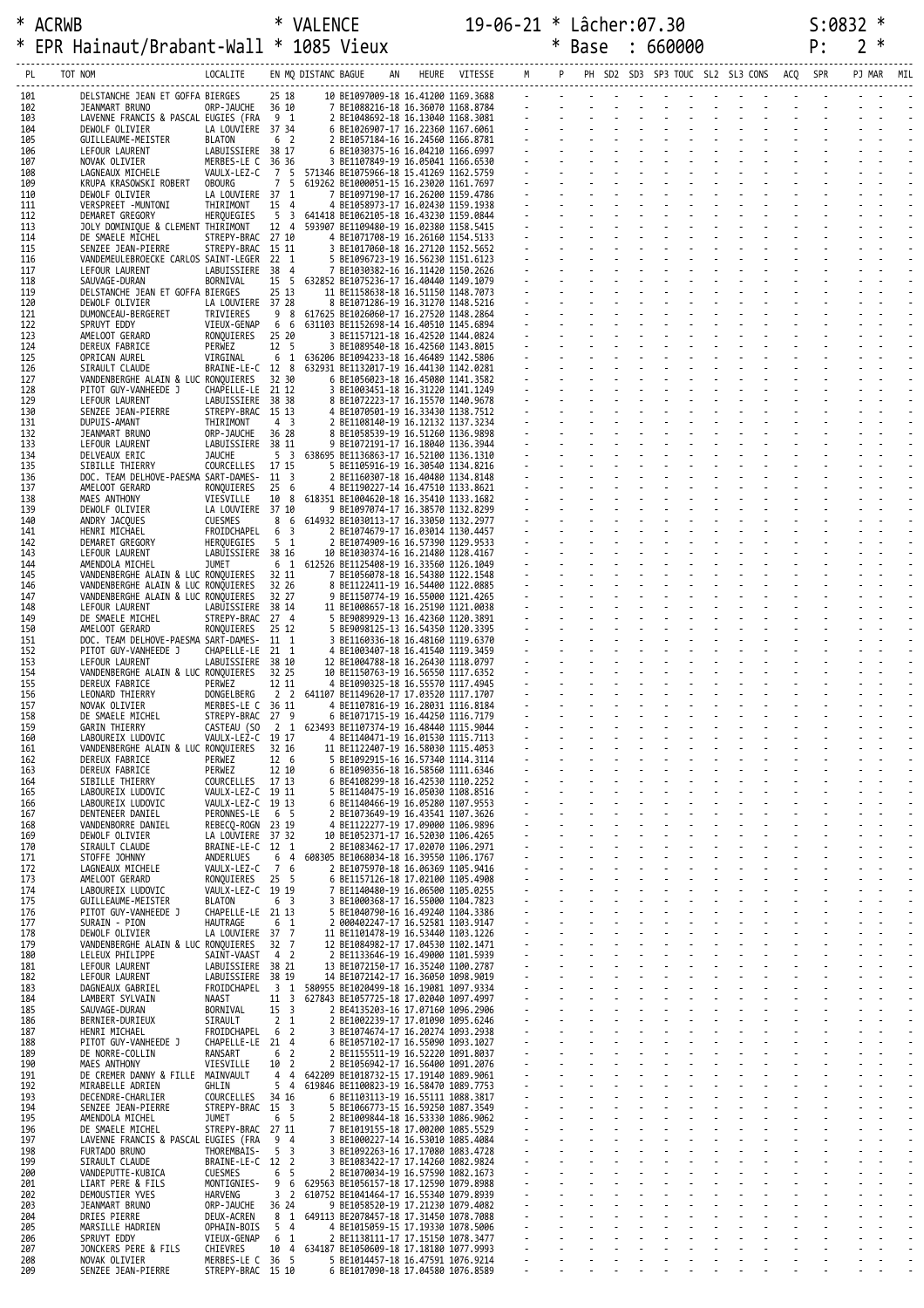| *          | ACRWB                                                                                           |                                  |                                                    |                                                                                             |                      |  |  |  |  |  |  |  |  |
|------------|-------------------------------------------------------------------------------------------------|----------------------------------|----------------------------------------------------|---------------------------------------------------------------------------------------------|----------------------|--|--|--|--|--|--|--|--|
| ∗          |                                                                                                 |                                  |                                                    |                                                                                             |                      |  |  |  |  |  |  |  |  |
| PL         |                                                                                                 |                                  |                                                    |                                                                                             |                      |  |  |  |  |  |  |  |  |
| 210        | THIEUSIE                                                                                        |                                  |                                                    |                                                                                             |                      |  |  |  |  |  |  |  |  |
| 211<br>212 | BREUSE DAVID<br>DEWOLF OLIVIER<br>LA LOUVIERE 37 15<br>EMPAIN JEAN PHILIPPE<br>HAINE SAINT 11 2 |                                  |                                                    |                                                                                             |                      |  |  |  |  |  |  |  |  |
| 213<br>214 | <b>HORRUES</b><br>DUMONCEAU SEBASTIEN<br>DOC. TEAM DELHOVE-PAESMA SART-DAMES- 11 4              |                                  |                                                    |                                                                                             |                      |  |  |  |  |  |  |  |  |
| 215        | STREPY-BRAC 27 16<br>DE SMAELE MICHEL                                                           |                                  |                                                    |                                                                                             |                      |  |  |  |  |  |  |  |  |
| 216<br>217 | BREUSE DAVID<br>THIEUSIE<br>DELSTANCHE JEAN ET GOFFA BIERGES                                    |                                  |                                                    |                                                                                             |                      |  |  |  |  |  |  |  |  |
| 218<br>219 | LEONARD THIERRY<br>DONGELBERG<br>GHLIN<br>MIRABELLE ADRIEN                                      |                                  |                                                    |                                                                                             |                      |  |  |  |  |  |  |  |  |
| 220<br>221 | DELBAERE JOCELYN<br>WIHERIES<br>CALOMME BERTRAND<br>FORCHIES-LA 10 4                            |                                  |                                                    |                                                                                             |                      |  |  |  |  |  |  |  |  |
| 222<br>223 | DEWOLF OLIVIER<br>LA LOUVIERE 37 3<br>VANDEMEULEBROECKE CARLOS SAINT-LEGER 22 10                |                                  |                                                    |                                                                                             |                      |  |  |  |  |  |  |  |  |
| 224        | HAM-SUR-HEU<br>COUVREUR YVES                                                                    |                                  |                                                    |                                                                                             |                      |  |  |  |  |  |  |  |  |
| 225<br>226 | HENRI MICHAEL<br>FROIDCHAPEL<br>VANDENBERGHE ALAIN & LUC RONQUIERES                             |                                  |                                                    |                                                                                             |                      |  |  |  |  |  |  |  |  |
| 227<br>228 | VIEUX-GENAP<br>SPRUYT EDDY<br>AMELOOT GERARD<br>RONQUIERES                                      |                                  |                                                    |                                                                                             |                      |  |  |  |  |  |  |  |  |
| 229<br>230 | DUMONCEAU SEBASTIEN<br>HORRUES<br>DUMONCEAU SEBASTIEN<br>HORRUES                                |                                  |                                                    |                                                                                             |                      |  |  |  |  |  |  |  |  |
| 231<br>232 | DUMONCEAU-BERGERET<br>TRIVIERES<br>LEJEUNE DAMIEN<br>SARS-LA-BUI                                |                                  |                                                    |                                                                                             |                      |  |  |  |  |  |  |  |  |
| 233<br>234 | JEANMART BRUNO<br>ORP-JAUCHE<br>AMELOOT GERARD<br>RONQUIERES                                    |                                  |                                                    |                                                                                             |                      |  |  |  |  |  |  |  |  |
| 235<br>236 | STEENHAUT ANDRE<br>BASSILLY<br>VALENNE BERNARD & MATHIL ECAUSSINNES 14 1                        |                                  |                                                    |                                                                                             |                      |  |  |  |  |  |  |  |  |
| 237        | DEMARET MICHEL<br>GHISLENGHIE                                                                   |                                  |                                                    |                                                                                             |                      |  |  |  |  |  |  |  |  |
| 238<br>239 | DETHYE FRERES<br>OUEVY-LE-GR<br>DELSTANCHE JEAN ET GOFFA BIERGES                                |                                  |                                                    |                                                                                             |                      |  |  |  |  |  |  |  |  |
| 240<br>241 | PERONNES-LE 15 8<br>DECOURRIERE RAYMOND<br>DELSTANCHE JEAN ET GOFFA BIERGES                     |                                  |                                                    |                                                                                             |                      |  |  |  |  |  |  |  |  |
| 242<br>243 | DECENDRE GUILLAUME<br>CH TELET<br>MONTIGNIES- 9 4<br>LIART PERE & FILS                          |                                  |                                                    |                                                                                             |                      |  |  |  |  |  |  |  |  |
| 244<br>245 | COUVREUR YVES<br>HAM-SUR-HEU 6 1<br>LABUISSIERE 38 12<br>LEFOUR LAURENT                         |                                  |                                                    |                                                                                             |                      |  |  |  |  |  |  |  |  |
| 246        | COURCELLES 17 1<br>1.00 SIBILLE THIERRY                                                         |                                  |                                                    |                                                                                             |                      |  |  |  |  |  |  |  |  |
| 247<br>248 | BLATON<br>GUILLEAUME-MEISTER<br>ANDRY JACQUES<br>CUESMES                                        |                                  |                                                    |                                                                                             |                      |  |  |  |  |  |  |  |  |
| 249<br>250 | SENZEE JEAN-PIERRE<br>STREPY-BRAC 15 15<br>QUENAST<br>SIMON MICHEL                              |                                  |                                                    |                                                                                             |                      |  |  |  |  |  |  |  |  |
| 251<br>252 | COURCELLES<br>DECENDRE-CHARLIER<br>VANDENBERGHE ALAIN & LUC RONQUIERES                          |                                  |                                                    |                                                                                             |                      |  |  |  |  |  |  |  |  |
| 253<br>254 | LA LOUVIERE 37 4<br>DEWOLF OLIVIER<br>COUVREUR YVES<br>HAM-SUR-HEU                              |                                  |                                                    |                                                                                             |                      |  |  |  |  |  |  |  |  |
| 255        | CUESMES<br>MAYEUR JACQUES                                                                       |                                  |                                                    |                                                                                             |                      |  |  |  |  |  |  |  |  |
| 256<br>257 | DAUMERIE-VERSPREET<br>FRASNES-LEZ<br>ORP-JAUCHE<br>JEANMART BRUNO                               | 36 23                            |                                                    | 4 2 646663 BE1078554-18 17.55251 1033.9687<br>11 BE1058525-19 17.47340 1033.6439            |                      |  |  |  |  |  |  |  |  |
| 258<br>259 | VANDEMEULEBROECKE CARLOS SAINT-LEGER 22 7<br>JUMET (CHAR 13 12<br>WANUFEL DIDIER                |                                  |                                                    | 7 BE1028720-18 18.01070 1033.4920<br>2 BE1000237-18 17.23160 1032.3469                      |                      |  |  |  |  |  |  |  |  |
| 260<br>261 | FASCELLA GIANNI<br>BRAY<br>TANDEM CANARD-MARTIN<br>MIGNAULT                                     | 13 <sup>3</sup>                  |                                                    | 2 BE1019502-18 17.25170 1031.5424<br>1 1 624931 BE1063005-17 17.36300 1030.3891             |                      |  |  |  |  |  |  |  |  |
| 262<br>263 | EMPAIN JEAN PHILIPPE<br>HAINE SAINT 11 1<br>ROCHART ROGER                                       |                                  |                                                    | 3 BE1030173-17 17.29481 1030.2756<br>QUEVAUCAMPS 6 2 627153 BE1006635-16 17.40010 1028.0916 |                      |  |  |  |  |  |  |  |  |
| 264<br>265 | ORP-JAUCHE 36 1<br>JEANMART BRUNO<br>COUVREUR YVES<br>HAM-SUR-HEU 6 2                           |                                  |                                                    | 12 BE1097614-15 17.51430 1026.7442<br>4 NL1639203-19 17.16020 1026.1259                     |                      |  |  |  |  |  |  |  |  |
| 266        | COURCELLES 34 4<br>DECENDRE-CHARLIER                                                            |                                  |                                                    | 8 BE1040434-16 17.31091 1023.2642                                                           |                      |  |  |  |  |  |  |  |  |
| 267<br>268 | MOUREAU JEAN-PHILIPPE<br>FAMILLEUREU 10 2<br>AMELOOT GERARD<br>RONQUIERES                       | 25 21                            |                                                    | 622737 BE1066272-18 17.38520 1022.7806<br>9 BE1163941-19 17.49130 1021.4922                 |                      |  |  |  |  |  |  |  |  |
| 269<br>270 | REBECQ-ROGN 23 8<br>VANDENBORRE DANIEL<br>SARS-LA-BUI<br>LEJEUNE DAMIEN                         | $\overline{7}$                   | 6                                                  | 5 BE1122261-19 17.57360 1021.2667<br>4 BE1109132-19 17.21420 1018.0717                      |                      |  |  |  |  |  |  |  |  |
| 271<br>272 | VANDENBORRE DANIEL<br>REBECO-ROGN 23<br>DELSTANCHE JEAN ET GOFFA BIERGES                        | 25 23                            | $\overline{4}$                                     | 6 BE1055157-18 18.00500 1016.0322<br>15 BE1097005-18 18.06500 1012.3716                     |                      |  |  |  |  |  |  |  |  |
| 273<br>274 | MERBES-LE C 36 12<br>NOVAK OLIVIER<br>SENZEE JEAN-PIERRE<br>STREPY-BRAC 15 4                    |                                  |                                                    | 6 BE1107839-19 17.23350 1012.3364<br>8 BE1002886-16 17.41370 1012.3302                      |                      |  |  |  |  |  |  |  |  |
| 275<br>276 | VELLEREILLE 21 9<br>PATERNOSTER HENRI<br>VALENNE BERNARD & MATHIL ECAUSSINNES 14 4              |                                  |                                                    | 3 BE1027137-17 17.31280 1012.1891<br>4 BE1102898-19 17.48250 1012.0070                      |                      |  |  |  |  |  |  |  |  |
| 277        | PERONNES-LE 15 13<br>DECOURRIERE RAYMOND                                                        |                                  |                                                    | 4 BE1015583-18 17.36059 1011.6098                                                           |                      |  |  |  |  |  |  |  |  |
| 278<br>279 | STREPY-BRAC<br>HOOGSTOEL EDDY<br>THOREMBAIS-<br>FURTADO BRUNO                                   | 2 <sub>2</sub><br>5 <sub>1</sub> |                                                    | 619033 BE1017542-18 17.42020 1011.4367<br>4 BE1092343-16 17.59150 1010.9543                 |                      |  |  |  |  |  |  |  |  |
| 280<br>281 | STREPY-BRAC 27 17<br>DE SMAELE MICHEL<br>VANDENBERGHE ALAIN & LUC RONQUIERES                    | 32 32                            |                                                    | 9 BE1029460-17 17.43310 1009.1445<br>15 BE1122408-19 17.58070 1008.7394                     |                      |  |  |  |  |  |  |  |  |
| 282<br>283 | MOUREAU JEAN-PHILIPPE<br>FAMILLEUREU 10 4<br>VANDENBERGHE ALAIN & LUC RONQUIERES                | 32 8                             |                                                    | 2 BE1101970-19 17.47210 1008.7260<br>16 BE1082781-16 17.58110 1008.6323                     |                      |  |  |  |  |  |  |  |  |
| 284<br>285 | LEFOUR LAURENT<br>LABUISSIERE<br>THIEUSIE<br>BREUSE DAVID                                       | 38 3<br>16 16                    |                                                    | 16 BE1072201-17 17.26030 1006.7813<br>3 BE1021224-18 17.50080 1006.6093                     |                      |  |  |  |  |  |  |  |  |
| 286        | REBECQ-ROGN 23 7<br>VANDENBORRE DANIEL                                                          |                                  |                                                    | 7 BE1055154-18 18.07410 1005.1180                                                           |                      |  |  |  |  |  |  |  |  |
| 287<br>288 | ORP-JAUCHE<br>JEANMART BRUNO<br>AUDREGNIES<br>FLASSE SAMUEL                                     | 36 16<br>8                       | -5                                                 | 13 BE1058515-19 18.07160 1001.6906<br>611786 BE1088332-19 17.41090 1001.0407                |                      |  |  |  |  |  |  |  |  |
| 289<br>290 | DELBRUYERE ROGER (VEUVE) SOLRE-SUR-S<br>VANDENBERGHE ALAIN & LUC RONQUIERES                     | 6<br>32                          | 5<br>6                                             | 2 BE1021825-18 17.30311 998.5773<br>17 BE1001139-15 18.04320                                | 998.5386             |  |  |  |  |  |  |  |  |
| 291<br>292 | RANSART<br>DE NORRE-COLLIN<br>JOLY DOMINIQUE & CLEMENT THIRIMONT                                | 6<br>12 2                        | $\overline{\mathbf{3}}$                            | 3 BE1064985-19 17.45380<br>2 BE1008086-18 17.26240                                          | 997.3372<br>995.8199 |  |  |  |  |  |  |  |  |
| 293<br>294 | LAVENNE FRANCIS & PASCAL EUGIES (FRA<br>LILLOIS-WIT<br>DUJACQUIERE MICHEL                       | - 9<br>8                         | 9<br>$\overline{7}$                                | 4 BE1030412-17 17.43430<br>635215 BE1085656-18 18.08050                                     | 995.7412<br>995.5048 |  |  |  |  |  |  |  |  |
| 295        | VAULX-LEZ-C 19<br>LABOUREIX LUDOVIC<br><b>DOUR</b>                                              | 11 8                             | 6                                                  | 8 BE1072824-17 17.03510 995.2322<br>612581 BE1044012-18 17.46220                            | 993.8581             |  |  |  |  |  |  |  |  |
| 296<br>297 | JEANMOTTE BERNARD<br>PERONNES-LE 15 6<br>DECOURRIERE RAYMOND                                    |                                  |                                                    | 5 BE1073002-19 17.47129                                                                     | 993.3897             |  |  |  |  |  |  |  |  |
| 298<br>299 | HAINE-SAINT<br><b>GEUSE GILBERT</b><br>SAUVAGE-DURAN<br>BORNIVAL                                | $3\quad1$<br>15 7                |                                                    | 616139 BE1066734-18 17.50220<br>3 BE1101256-19 18.07270                                     | 993.1852<br>992.7869 |  |  |  |  |  |  |  |  |
| 300<br>301 | LABUISSIERE 38 15<br>LEFOUR LAURENT<br>DECENDRE-CHARLIER<br>COURCELLES                          | 34 26                            |                                                    | 17 BE1072221-17 17.35140<br>9 BE1004030-18 17.51581                                         | 991.5052<br>989.0166 |  |  |  |  |  |  |  |  |
| 302<br>303 | MERBES-LE C 36 10<br>NOVAK OLIVIER<br>PERONNES-LE 15 7<br>DECOURRIERE RAYMOND                   |                                  |                                                    | 7 BE1080116-19 17.37570<br>6 BE1073042-19 17.50229                                          | 988.4135<br>988.3190 |  |  |  |  |  |  |  |  |
| 304<br>305 | DE SMAELE MICHEL<br>STREPY-BRAC 27 26<br>SAUVAGE-DURAN<br>BORNIVAL                              | 15 11                            |                                                    | 10 BE1071732-19 17.56330<br>4 BE1101229-19 18.10500                                         | 988.1526<br>987.5454 |  |  |  |  |  |  |  |  |
| 306        | VANDEMEULEBROECKE CARLOS SAINT-LEGER 22 4                                                       |                                  |                                                    | 8 BE1176256-17 18.31130                                                                     | 986.4452             |  |  |  |  |  |  |  |  |
| 307<br>308 | COLLART CLAUDE<br>GHLIN<br>ROCHART ROGER<br><b>QUEVAUCAMPS</b>                                  | 8<br>6                           | 5<br>$\overline{4}$                                | 619486 BE1071610-19 17.58000<br>2 BE1045956-17 18.06220                                     | 986,4427<br>985.5214 |  |  |  |  |  |  |  |  |
| 309<br>310 | GODARVILLE<br>LEENEN JOSEPH<br>REBECQ-ROGN 23 15<br>VANDENBORRE DANIEL                          | 7 7                              |                                                    | 619563 BE1133451-19 17.58520<br>8 BE1086054-17 18.20510                                     | 985.2057<br>984.7845 |  |  |  |  |  |  |  |  |
| 311<br>312 | DOC. TEAM DELHOVE-PAESMA SART-DAMES- 11 6<br>DEWOLF OLIVIER<br>LA LOUVIERE 37 12                |                                  |                                                    | 5 BE1067618-19 18.05160<br>15 BE1031839-15 18.02430                                         | 983.9270<br>982.8523 |  |  |  |  |  |  |  |  |
| 313<br>314 | CALOMME BERTRAND<br>FORCHIES-LA 10<br>PERONNES-LE<br>DECOURRIERE RAYMOND                        | 15                               | $\overline{\mathbf{3}}$<br>$\overline{\mathbf{3}}$ | 3 BE1105439-19 17.53020<br>BE1030730-17 17.54039                                            | 982.6007<br>982.4858 |  |  |  |  |  |  |  |  |
| 315        | DELSTANCHE JEAN ET GOFFA BIERGES                                                                | 25 20                            |                                                    | 16 BE1062465-19 18.26310                                                                    | 982.0192             |  |  |  |  |  |  |  |  |
| 316<br>317 | DE SMAELE MICHEL<br>STREPY-BRAC 27 19<br>DEWOLF OLIVIER<br>LA LOUVIERE 37 8                     |                                  |                                                    | 11 BE1074932-17 18.00450 981.5727<br>16 BE1101529-19 18.04020                               | 980.8112             |  |  |  |  |  |  |  |  |
| 318        | COURCELLES 34 31<br>DECENDRE-CHARLIER                                                           |                                  |                                                    | 10 BE1103150-19 17.59381 976.9740                                                           |                      |  |  |  |  |  |  |  |  |